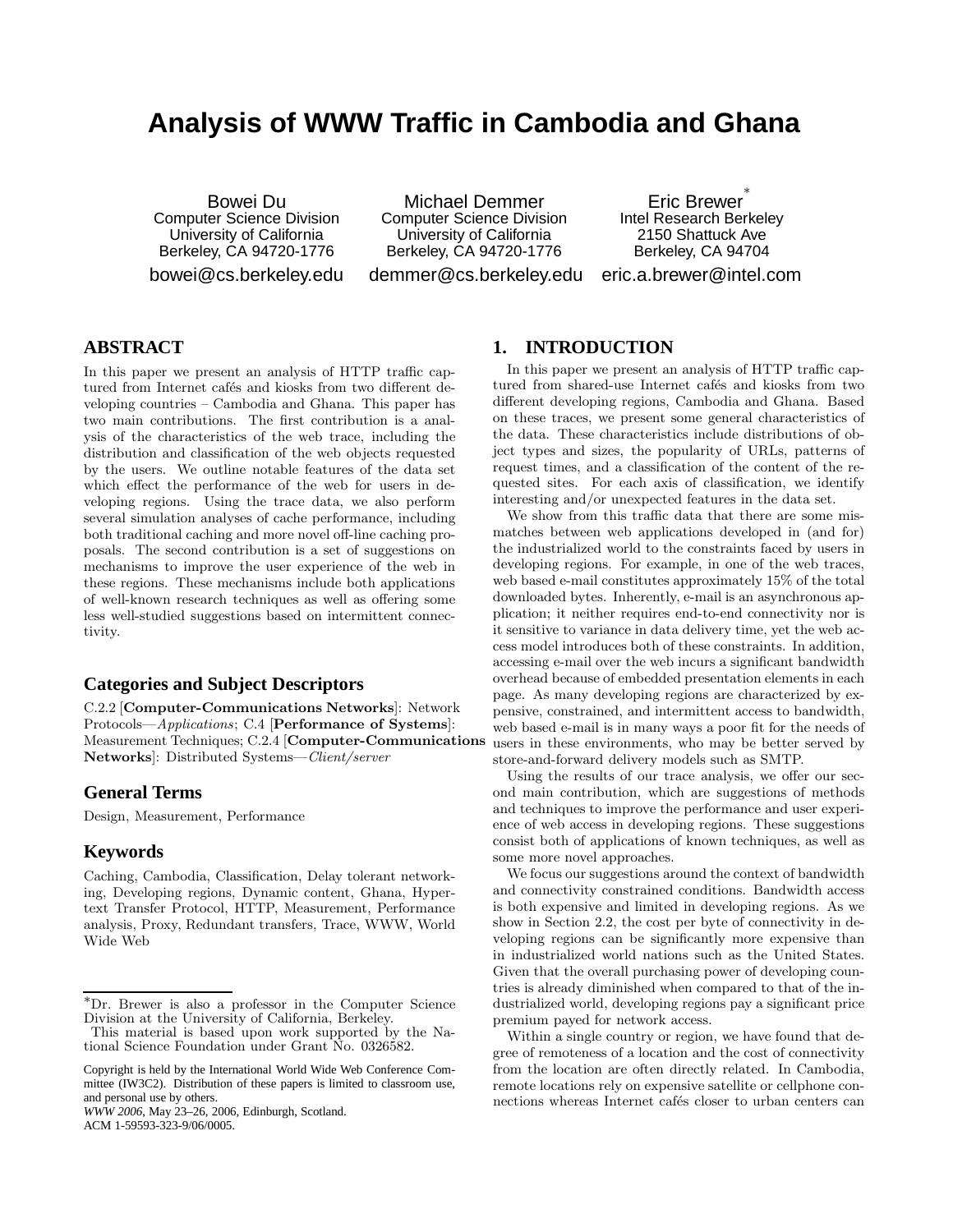

Figure 1: Users at a CIC center in Cambodia

use dialup or DSL. Furthermore, the user demand for this bandwidth is also increased because a single connection is often multiplexed among a large user population in a computing center. Figure 1 shows a typical shared usage situation in a CIC center, where several users use a common (slow) network link.

Furthermore, most of the web is designed with the assumption of continuous, relatively low-latency, end-to-end connectivity from client to server. Yet we note two factors that make asynchronous and/or disconnected web applications interesting for developing regions. First, the costs of connectivity can vary significantly with time. For example, one Cambodian ISPs charges between one half and one third their normal rates during nights and weekends [7]. This fee structure motivates the development of mechanisms for time shifting bandwidth usage. Second, there has been recent research interest within the delay tolerant networking community in providing access via physical transport [4, 11, 22]. This kind of network connectivity has the potential deliver a significant amount of bandwidth at low cost, but is only applicable for systems that can tolerate asynchronous operation.

The rest of the paper proceeds as follows: We first explore some related work on web traffic analysis and cache analysis as background and present motivations for our work in this subject. We then present the main findings from our traffic analysis, including highlighted features from the data sets. Finally, we proceed to present our suggestions for improving the performance, including some simulations to explore the efficacy of intermittent connectivity, then offer our conclusions.

# **2. BACKGROUND AND MOTIVATIONS**

Although the area of web traffic analysis has a rich history, to our knowledge this paper is the first in-depth analysis of the traffic patterns of information centers in developing regions. To provide background and some context for this analysis, we briefly review some of the prior work on web traffic and cache analysis, then outline our motivations and goals for this paper and explain the methodology we used for gathering and analyzing the trace data.

# **2.1 Related Work**

Early efforts to gather web trace data were undertaken at Digital Equipment Corporation [14] using a proxy log, and at Boston University [10] using instrumented client browsers. In the latter work, the authors suggest that the correlation of web requests to their popularity follows a power law distribution. Crovella and Bestavros [9] continue this analysis to demonstrate that WWW traffic exhibits evidence of a self-similar traffic model.

Gribble [12] presented an analysis of a large web trace gathered from at-home student and faculty access at UC Berkeley. The main results from this work include confirmation of an expected diurnal cycle, small time-scale burstiness of traffic load, and that long request latency requires a large number of simultaneous connections. One interesting aspect of these analyses is is that the primary mode of Internet access at the time was through dialup modems at speeds around 28.8 kbps [8], speeds comparable to the dialup or VSAT access that is prevalent in developing regions. Although the content of the web has certainly changed significantly since the prior studies, the results cited in these early traces present an interesting avenue for comparison due to the similar bandwidth access rates.

Using these (and many other) traces and simulations, a rich wealth of research has been undertaken into web caching. Pierre [19] compiled a bibliography of over 300 citations into various aspects of web caching analysis.

One particular avenue of investigation related to web caching that continues to attract research interest is the area of delta encoding [15, 17, 21]. This technique relies on cooperation between the cache and the server to transfer only the changed bytes instead of whole objects, while still maintaining compatibility with the existing protocols.

Another area of research considers the issues of aliasing or rotating documents in the web [13, 16]. In this case, the problem is not that files may have been slightly modified since the time when they were cached, but rather that a notable degree of aliasing is present in the web. This aliasing implies that standard caches that use the URL as a key into the cache index cannot find duplicate documents.

Another technique that combines the effects of both delta encoding as well as aliasing is work on value-based web caching [20]. In this approach, cooperation between the proxy cache and the client means that the URLs are effectively ignored for the purposes of caching; indices are made based on the content of the document that are then used to reduce bandwidth requirements.

# **2.2 Motivations**

Despite the wealth of work cited above, it seems that the area of web traffic analysis has gone slightly out of vogue in the research community, as relatively little work has been done recently in this area. As such, in this work we do not claim to compare rigorously the traffic analysis patterns of the developing world to those in the industrialized world, as we have few sources of current research to use as the basis of such a comparison.

Instead, our goals in this work are two-fold: the first being to gain a high-level understanding of the traffic patterns in developing regions. We suggest that the traces we gathered are likely to be fairly representative, and hope to gain insight into the needs of users in developing regions, and how effectively those needs are being met.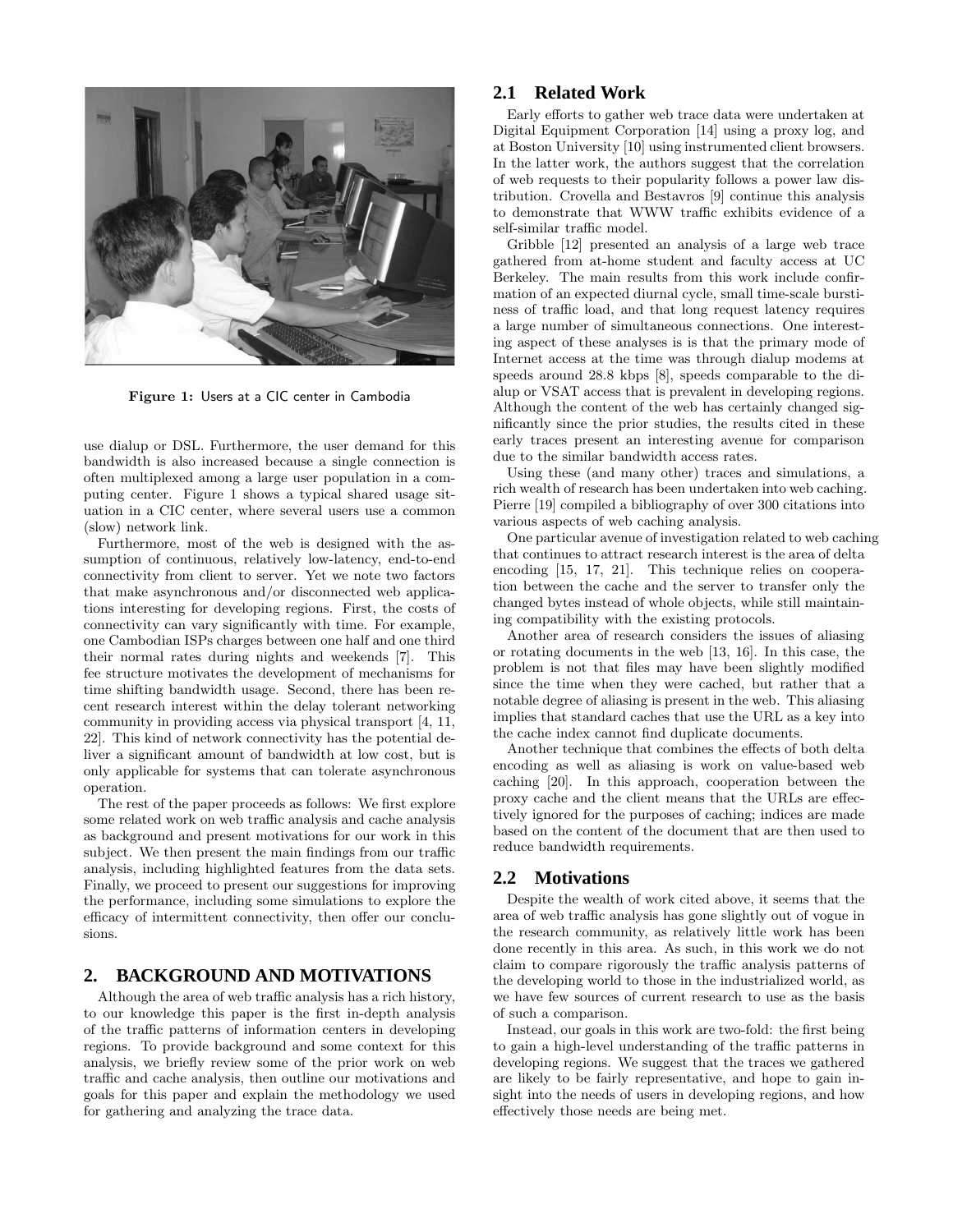| Connectivity    | Installation    | Monthly | Hourly     |  |
|-----------------|-----------------|---------|------------|--|
|                 |                 |         |            |  |
| United States   |                 |         |            |  |
| Dialup 56 Kbps  |                 | $\$10$  |            |  |
| DSL 2 Mbps      |                 | \$25    |            |  |
|                 |                 |         |            |  |
| Cambodia        |                 |         |            |  |
| GPRS 9.6kbps    |                 | \$250   |            |  |
| Dialup 33.6Kbps |                 | \$10    | $$1-$1.67$ |  |
| DSL 128 Kbps    | \$10            | \$99    |            |  |
| DSL 512 Kbps    | $\$10$          | \$400   |            |  |
| VSAT 256 Kbps   | \$3,250-\$3,550 | \$770   |            |  |
|                 |                 |         |            |  |
| Ghana           |                 |         |            |  |
| Dialup          |                 |         | \$1.30     |  |
| Canopy 64kbps   | \$950           | \$299   |            |  |
| Canopy 128kbps  | \$950           | \$499   |            |  |
| Canopy 256kbps  | \$950           | \$799   |            |  |
| Canopy 512kbps  | \$950           | \$1399  |            |  |
| VSAT KU-band    | \$3,500-\$15K   | \$650   |            |  |
| VSAT C-band     | \$3,500-\$15K   | \$1,800 |            |  |

Table 1: Cost of connectivity in various countries (with rates quoted in US dollars)

The second goal of our analysis is to consider some optimizations and techniques that could improve the user experience in these regions. To this end, we suggest applications of known techniques, as well as presenting some more novel ones. We focus this analysis on the question of how (if at all) the fact that the primary client base for the web is in the industrialized world contributes to a design mismatch with the needs and situations in the developing world.

As can be seen from Table 1, bandwidth in the countries under consideration is significantly more expensive than similar data rates in the United States. Also, the cost of bandwidth is in many cases not directly correlated to the amount of bandwidth provided. The difference in cost is often due to the fact that limited infrastructure restricts connectivity options to costly, low bandwidth options such as cellphone modem (GPRS).

We note that there is generally more diversity in the pricing and variety of connectivity plans in developing regions, in contrast to the nearly ubiquitous flat rate plans offered in the United States. A usage based rate plan allows a system to make an economic analysis of the value of transmitting data, versus operating with potentially missing or stale information. With a flat monthly rate, no economic incentive exists for adding such features to a system.

Finally, in many developing regions, a network access link is often shared among a group of users for economic reasons, in an model like that of the CIC centers or an Internet Café. A group of users will therefore be competing for the resources of that link, thus wasted or unnecessary transmission can cause delays for the whole user group.

The combination of expensive costs, low data rates, and high demand means that there is a high per-byte value on network transmissions in developing regions. Hence any improvements on the network bandwidth have a greater effect on the user benefit.

| Field         | Value                               |
|---------------|-------------------------------------|
| time          | 2005-06-01 00:00:50                 |
| uri           | http://www.kapook.com/index01-2.gif |
| request size  | 318 bytes                           |
| response size | 598 bytes                           |
| mime type     | image/gif                           |
| http status   | 200                                 |
| client ip     | ignored                             |
| cache info    | $0.$ Inet                           |

Table 2: Example log entry data

### **2.3 Traffic Details**

The web traffic analyzed in this paper was collected from proxy server logs of two different user groups, the Community Information Center project in Cambodia and an Internet café in Ghana. Unless explicitly noted, statistics cited in the text refer to aggregated values for both sets of data.

Although both sets of logs were collected from Internet access points with relatively high bandwidth, we view these traces as representative of the patterns of real user demands in developing regions, and we posit that they are relevant to inform the design of Internet access infrastructure. While more constrained bandwidth would likely have some effect on web traffic patterns, these traces remain useful as an approximation of user access patterns.

### Cambodia CICs

The Community Information Centers (CIC) in Cambodia are Internet enabled computing centers established by the Asia Foundation [2]. CIC centers were created in all twenty two provinces. Our study focuses on six of the centers, each of which is connected to the Internet via a 64 - 128 kbps link to a central service provider. All ISPs in Cambodia connect to the Internet by VSAT.

For a six month period from May to September of 2005, the centers reported a total of 15,729 visitors, corresponding to an average of 85 users per day. We gathered detailed web logs over a period from June to September of 2005 from an IIS proxy server deployed in Phnom Penh. All client machines were configured to use this proxy server, and direct Internet connectivity was blocked by a firewall.

The logs contain ∼12.6 million entries, with ∼3.3 million unique URLs from 63,944 unique hosts. The proxy reported downloading a total of ∼110 GB from the Internet.

#### Ghana Internet Café

The Ghanaian trace was taken from an IIS proxy log at a Busy Internet [3] café in Accra. The proxy was physically colocated in the café and was connected to the Internet by VSAT as well. Roughly 100 users visit the café each day. We gathered proxy logs from the café for the period of May - June, 2004.

The logs contain ∼13.7 million entries, with ∼3.9 million unique URLs from 79,840 unique hosts. The proxy reported downloading ∼106 GB from the Internet.

#### Log format

Table 2 lists data from a sample entry from the log data we collected. The request size and response size fields are the sizes of the HTTP request made by the client and the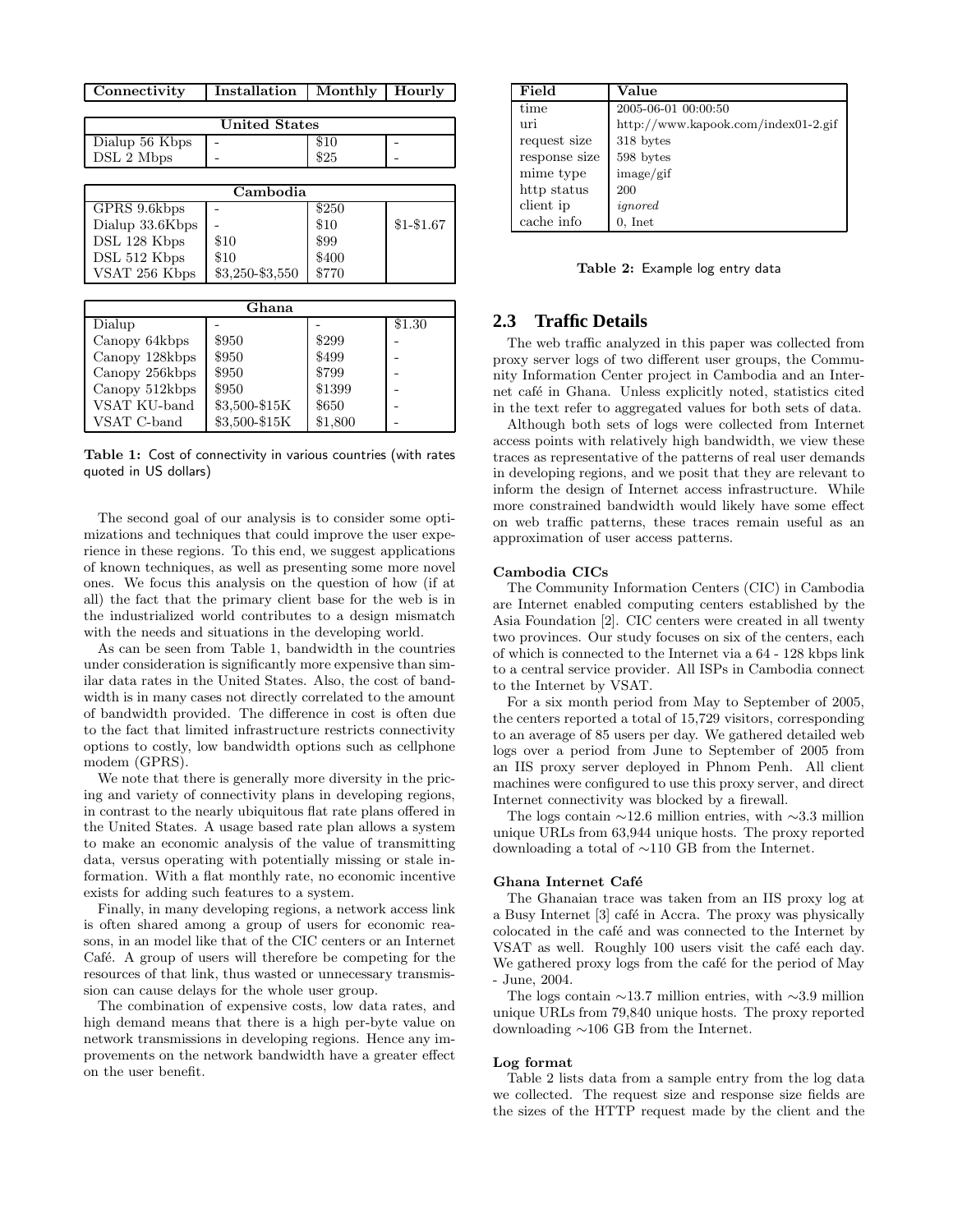

(c) Ghana Traffic By Request

(d) Ghana Traffic By Bytes

Figure 2: Traffic classifications: Portal – general information sites like Yahoo!; Ads – advertisement image sites; Mail – web-based email sites; Personal - dating and online community sites; Download - large binary files; Secure - all https traffic; Media - online audio and video files; Education – university sites and online course providers; Messaging – chat sites; Update – software update traffic; News, Search, and Adult - self-explanatory; Unknown - unclassified URLs

response sent by the server, respectively. The cache info field is a value from the proxy cache that indicates whether or the request was served by the cache. Other fields in the log format are self-explanatory. To avoid potential privacy issues, and because all access from the CIC centers passes through Network Address Translation (NAT), we ignored the client IP address in our analysis. Unfortunately, the MIME type and cache status information was not recorded in the Ghana logs.

### **3. TRAFFIC DATA**

In this section we present an analysis of interesting characteristics of the observed traffic in these two centers.

# **3.1 Classification**

To help gain further understanding of the traces, we exam-

ined the URLs from the traces and classified them by hand into a set of broad categories. The results of our classifications are shown in Figure 2. Note that we break down the results for both countries into ratios based on URL accesses and total bytes transferred.

#### Unknown

The first and most obvious result in these figures is the amount of data that we did not classify or escape classification. The URL accesses in our traces follow a well-known pattern, evidenced by a relatively small number of popular URLs and a very long tail of other URLs. After spending hours classifying the top URLs, the diminishing returns gained from continuing were too laborious for us to continue.

### Portals

One of the largest category comprises sites we classified as portals. The main contributors to this class are well-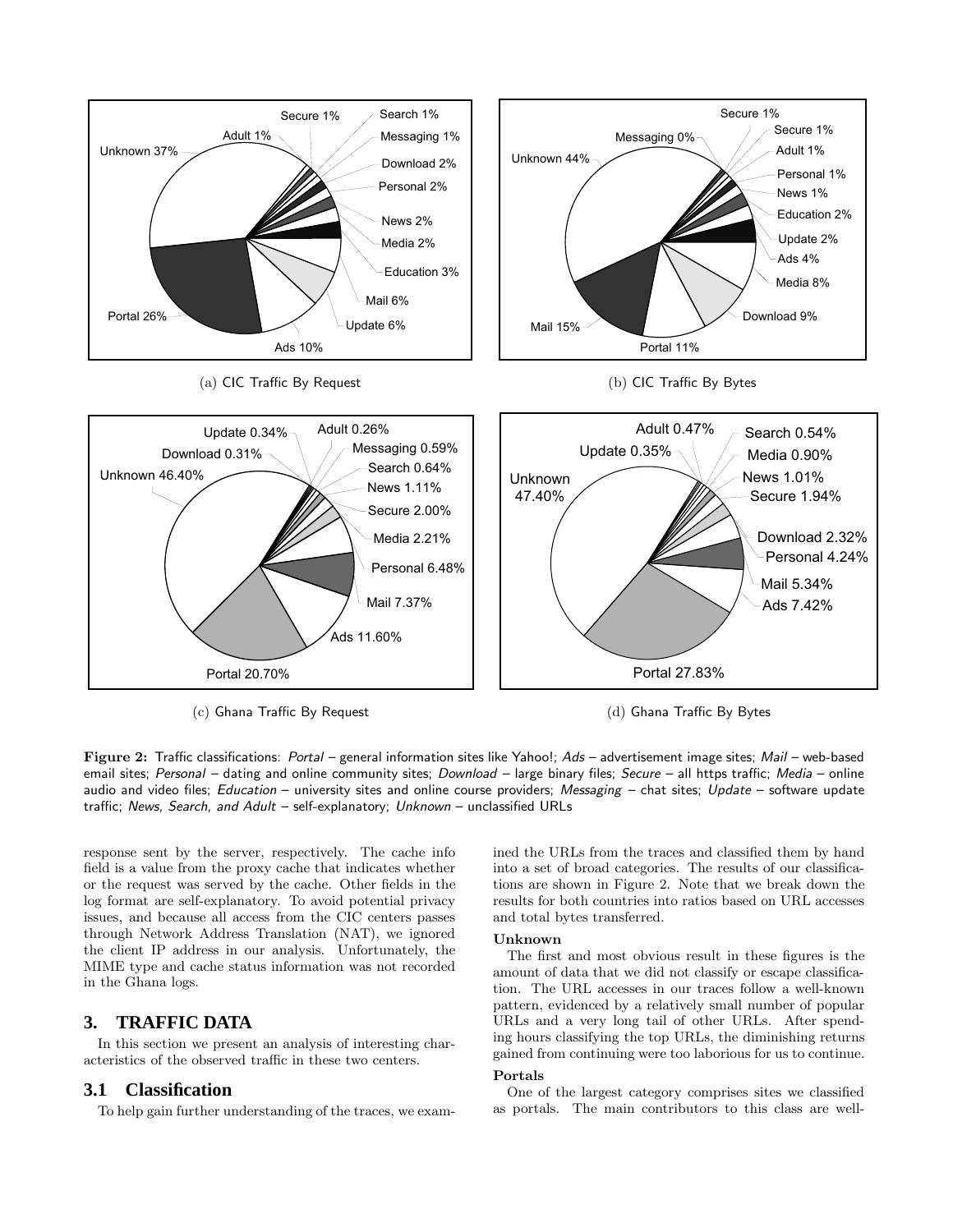

Figure 3: Web usage over the period of a week as a function of time. Requests totals were aggregated in ten minute buckets. The graphs shown are for Cambodia (top) and Ghana (below).

| MIME Type       | Request % | Bytes $%$ |
|-----------------|-----------|-----------|
| images          | 52.70%    | 20.81\%   |
| html/plaintext  | 27.67%    | 37.59%    |
| other           | 8.85%     | 3.26\%    |
| javascript      | $4.35\%$  | 1.96%     |
| css stylesheet  | 3.47%     | 1.15%     |
| $binary$ /exe   | $1.48\%$  | 17.09%    |
| shockwave/flash | 1.05%     | $3.02\%$  |
| video           | $0.11\%$  | $2.22\%$  |
| audio           | $0.19\%$  | 8.15%     |
| compressed      | $0.05\%$  | $3.63\%$  |
| pdf             | $0.05\%$  | $0.55\%$  |
| msoffice        | $0.04\%$  | $0.58\%$  |

Table 3: Breakdown of CIC traffic by MIME Type

known sites like Yahoo! and MSN, but we also found some smaller, more niche-focused portals. The high dominance of US-based traffic in this class suggests that despite the language barriers, high-quality local information portals are not very prevalent in developing regions. As such, locallanguage versions of popular US portals would likely be wellreceived.

#### Advertising

Another large category is that of ads. We used some wellknown pattern matching lists culled from the Firefox Filter Set G extension [18] as well as other obvious ad sites to determine which URLs are likely to be ads. As we discuss further in Section 4, the target population in developing regions are not likely to be customers of the advertised services in many cases, so this data is essentially wasted bandwidth.

#### Search

Another point to note is that the search category represents a large number of URL requests, but a relatively small amount of total bytes transferred. This distinction results from the fact that we logged only those URLs directly related to the search function in that category, excluding any images or other presentation that augment the search results. Thus while a single fetch to a complex portal UI might require tens of URL fetches to render, a simple search interface like Google only requires a few.

### Center-Specific Traffic

Several distinctions can be drawn between the Cambodian and the Ghanaian data sets. One such distinction is in the amount of educational content, which represents 2-3% of the



Figure 4: Logarithmic Plot of File Size Distribution from the CIC crawl data.

CIC traffic but negligible in the café traffic. Alternatively personals sites (e.g. online dating) comprised over 6% of the Ghanaian traffic but only 2% in the CIC centers.

We posit that one reason for this distinction stems from the goals of the centers themselves. The emphasis on education that is part of the foundation of the CIC centers may have predisposed the users in those centers to furthering education. Similarly, the social atmosphere of the Ghanaian café environment may have influenced the high degree of dating related browsing.

By examining the relative ratios of request frequency and total bytes transferred, a few other features can be noted. For example, while portal traffic comprises a relatively even percentage of the requests from the two data sets (26% CIC and 20% Ghana), the percentage of bytes transferred is much higher in the the Ghanaian set (11% and 27%); indeed, the average object size from a portal site in Ghana is 10,260 bytes versus 4619 bytes in the CICs. Perhaps this discrepancy is due to richer portal content in Ghana, or simply a different site design for the popular portals.

### **3.2 Traffic Sizes and Requests**

Table 3 summarizes the MIME type results from the CIC traffic analysis, and Figure 4 is a logarithmic graph of the size distribution of the URLs fetched within the a one week period of the CIC traffic, aggregated into 8 KB buckets.

#### Large Binaries

A significant fraction of the overall download data was made up of large binary files. These files constitute the tail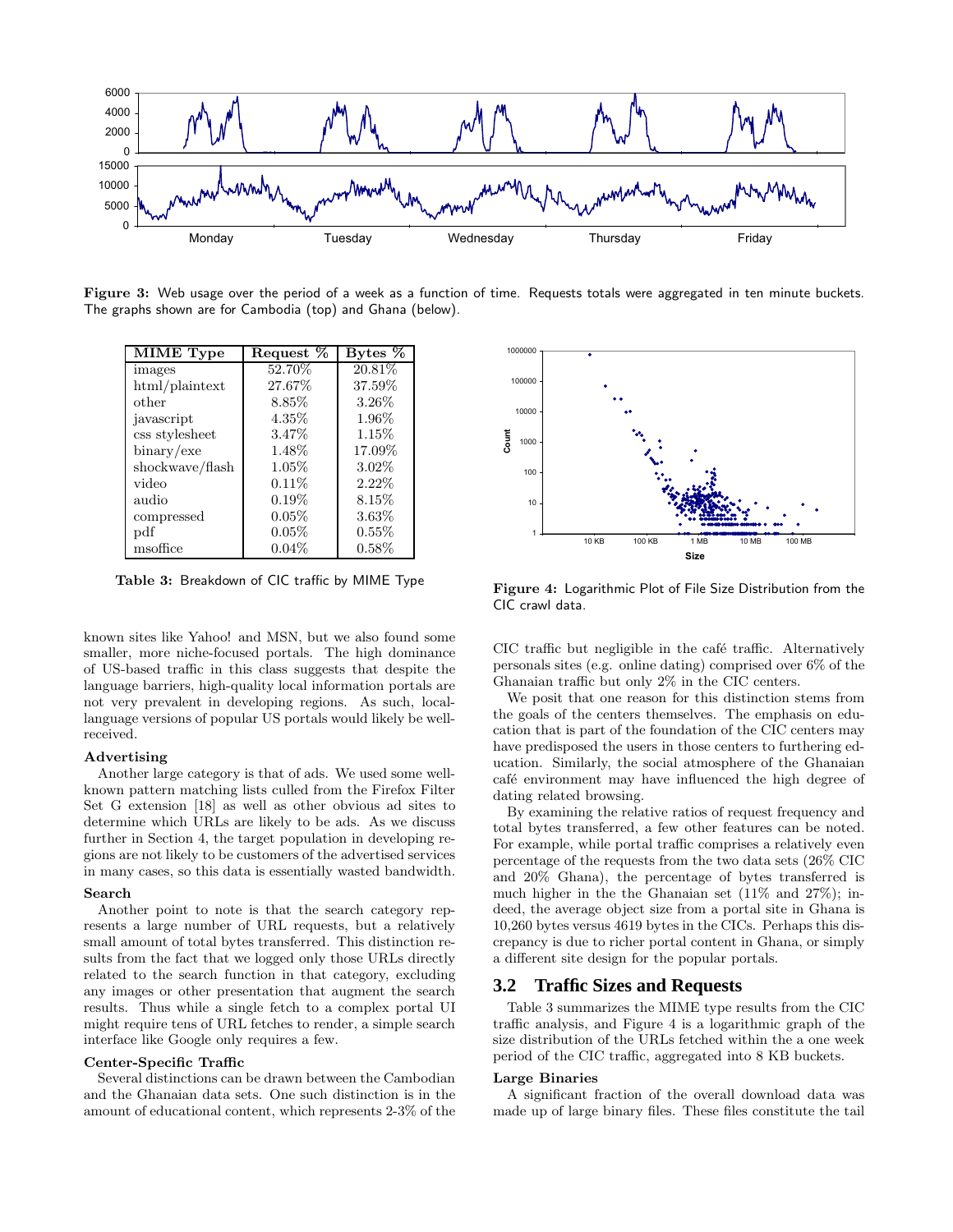

Figure 5: Logarithmic plot of CIC URL frequencies by rank, showing an expected Zipf distribution with the exception of the quickbooks updater URL.

(above 10 MB) of the file size distribution and were in some cases hundreds of megabytes. Although 99.8% of the objects are less than a megabyte in size, the remaining 0.2% of the web objects formed 58.9% of the total bytes downloaded.

In most cases, these large downloads were electronic game demos or movies. One interesting note is that the connections in question are shared-use links with a capacity in the tens of kilobits, so the users of these centers must be willing to wait several hours for each download to complete. Because of the shared nature of the Internet centers, users trying to download large file must physically stay in the center during the entirety of the download. As we suggest in Section 4, several optimizations including chunking and time-shifting can improve the efficiency of these downloads.

#### Media

As is the case in the industrialized world, the web experience in developing countries shows a rich multimedia flavor. We see not only presentation objects such as flash but a significant presence of audio and video files. From the Cambodian logs, we found several highly popular sites that distributed local Cambodian music. The effect of the multimedia content can be seen in the size distribution plot as a large number of files in the 1 MB - 5 MB range. The relatively high prevalence of media and game files was rather surprising to us, as we expected the use of the centers to be more focused on information access.

#### Images

One final note when examining the types of the objects is the slightly non-intuitive results for image files, which comprise over 52% of the URI requests but only about 20% of the bandwidth. We would have expected image files to be relatively large with respect to other objects like HTML and plain text. However investigating further, we found a large number of small image files (e.g. 1 pixel by 1 pixel) that are used as part of the layout of a site, or to referenced with dynamically-generated, non-cacheable URLs and used to record hits while still allowing larger objects to be cached. Hence the average size of an image object is ∼3,400 bytes as opposed to ∼11,900 bytes for plain text or HTML objects.

#### URL frequencies

Figure 5 shows the plot of URL request frequency from

the CIC centers on a logarithmic scale relative to the rank of that URL. This plot is generally in-line with other studies on web traffic patterns, as it shows a Zipf-like distribution. The data from Ghana shows a similar pattern, hence we omit the plot here.

One notable exception from the CIC data is the highestrank URL, which is out of line with respect to the general trend. It turns out that this URL is http://qb13bgpatchsp. quickbooks.com/ud/38541 – an auto-updater URL that was requested 296,679 times over the course of our log period – a frequency of over 3,000 accesses per day! It is possible that this anomaly is due to a misconfiguration or simply an highly aggressive update mechanism. In either case, the frequency was a clear surprise.

#### Traffic Requests over Time

Figure 3 is a graph of the number of requests at each location center, aggregated into ten minute intervals. The operational hours of the two regions are clearly evident – the Cambodian Internet centers are only powered on during the work day (with an offline period during lunch), but the Ghanaian Internet café was always operational with high demand at midday and in the early evenings.

### **3.3 Caching**

As mentioned above, all our trace data is derived from IIS proxy caches. To better understand the efficacy of the caches, we decided to run a portion of the traffic logged through a caching simulator to determine the sensitivity to various parameters.

For this analysis, we selected a random week from the Cambodia CIC log trace and then ran a crawling process to download all the URLs from the one week long trace<sup>1</sup>. We crawled 273,140 unique URLs (all but 40,145 successfully) from 904,708 log entries. From this crawled data, we extracted the downloaded object sizes as well as the values from the Cache-Control, Pragma, and Expiration HTTP headers, values that were not present from our original trace data.

We then ran a simple caching simulator to ascertain the effects of various parameters such as the cache size and object expiration policies on the hit rate. Figure 6 plots the distribution of cache performance characteristics for a variety of cache sizes. In addition to the totals for hits and misses, we also include the number of expired objects – requested objects that were in cache but where the cached copy had exceeded its expiration time, nocache objects – those explicitly tagged by the server as uncacheable, and finally errors – objects we did not retrieve in our crawl.

As can be seen from the simulation results, setting the cache size to a only a few hundred megabytes approaches the maximum hit rate possible for this data set. Furthermore, as the hit rate in our simulations is very good – approaching 50% in the limit, this experiment suggests that the use of

<sup>&</sup>lt;sup>1</sup>For this crawl we used the wget utility, set to save all HTTP headers for cacheability information, and with a timeout set five minutes per URL to speed up the crawl. Any unfetchable objects were marked as errors, including genuine errors like mistyped URLs, objects that no longer exist, and servers that were unreachable during the crawl process. Although the content of the web has evolved since the time of the trace, and hence the objects downloaded by our crawl are not necessarily the same ones that were originally requested in the trace, we believe this change should not substantially affect our results.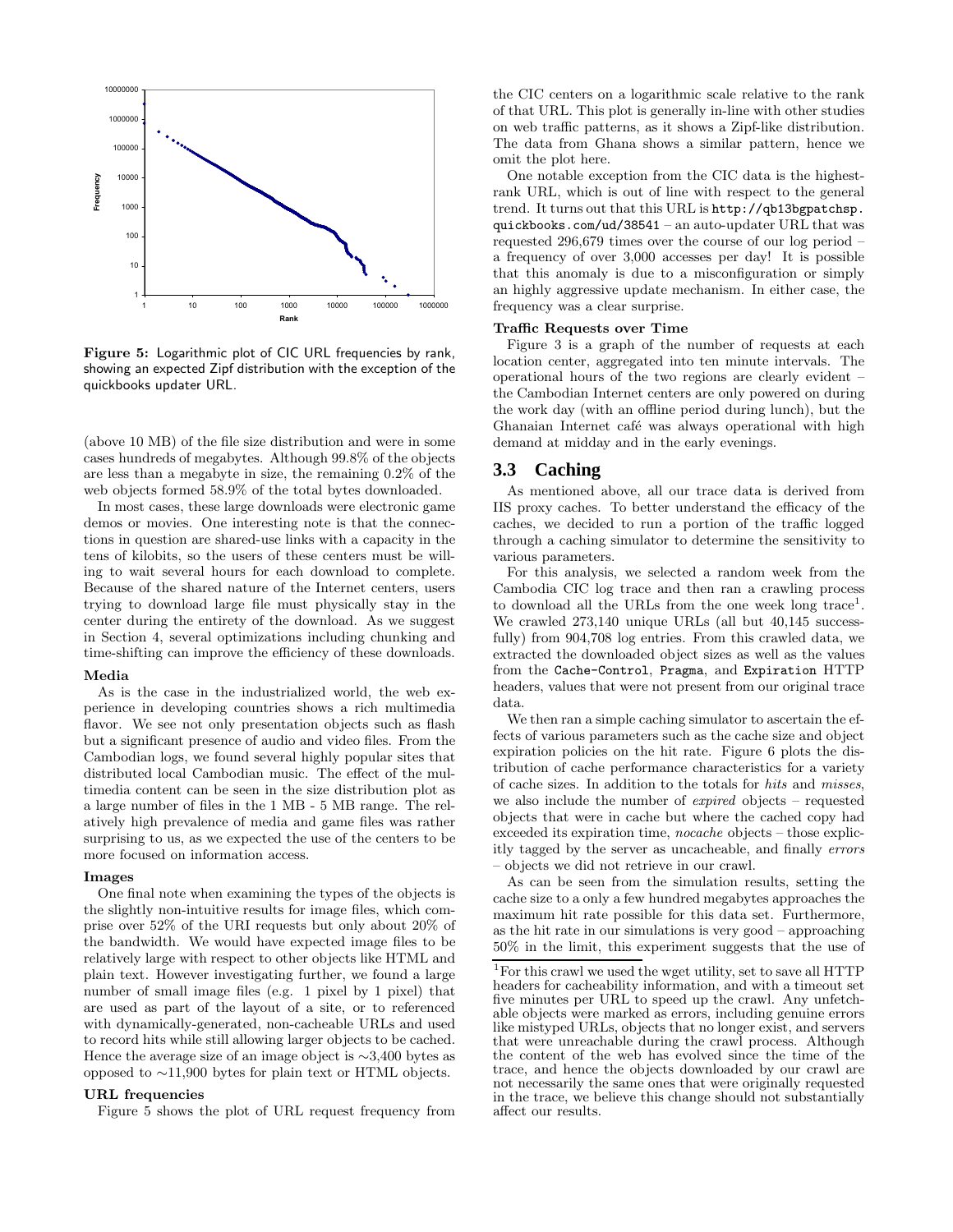

Figure 6: Simulation experiment to determine the effect of various cache sizes on a trace from the CIC centers in Cambodia. Each plot includes hits, misses, expired in-cache objects, uncacheable objects, and HTTP errors.

proxy caches should significantly save on bandwidth usage. Indeed, anecdotal reports from the CIC operators confirm that their observed performance improved with the deployment of the IIS proxy.

# **4. SUGGESTIONS**

In this section, we present some mechanisms that we believe would help to improve performance for web access in developing regions. For all of these suggestions, we assume that bandwidth access will remain constrained by availability, reliability, and/or cost for some time; hence the bulk of these suggestions are aimed at mitigating the negative effects of a constrained bandwidth link.

The access model depicted in Figure 7 is a simple architecture involving shared-use proxies near the clients, as well as one (or more) entities at a well-connected center. Many of the suggestions below take advantage of this model by leveraging cooperation between the client-side proxy and the server in a data center to limit the traffic over the constrained link that connects them.

Although this model is not novel, we believe it to be appropriate and applicable to developing regions for several reasons. First of all, a sizable majority of users in developing regions do not own their own computers, but rather use shared facilities like the CIC centers or the Busy Internet café. Thus the computing costs of a shared-proxy in a center can be amortized for several users' benefit. Furthermore, the high price of bandwidth relative to the declining cost of storage and computation mean that in some cases, caches can pay for themselves. A similar line of reasoning holds for the operation of a data center in a well-connected area (possibly in a different part of the world).

### **4.1 Web based e-mail**

We found from the traces that web based e-mail comprised of a sizable fraction of the HTTP traffic. We tracked the bytes and HTTP requests generated for the top three web e-mail providers – Yahoo!, Hotmail and Google. This traffic comprised 6.6% of total URL requests and 11.88% of the total bytes transferred. Note that these traffic measurements include only bytes from the HTML containing



Figure 7: Infrastructure architecture for access improvement, involving a "smart" proxy near by to the clients and a cooperating entity at a high-bandwidth connection to the Internet.

the e-mail and rendering message and does not include embedded objects such as advertisement images in the HTML page.

To estimate the amount of traffic wasted by the webmail protocol, we compared the size of an HTML page containing a message from the top e-mail provider in our traces, Yahoo! mail [1], with the size of an RFC822 mail message itself. We found that extra formatting and script data averaged 52 KB per mail message. In the CIC trace data, there were 70,026 individual URL requests to read mail from Yahoo! mail, resulting in a wastage of approximately 3.4 gigabytes of bandwidth over the trace period.

Other client access methods, such as IMAP, are much more efficient in terms of client-server bandwidth than the web. More widespread deployment of these services would help address this bandwidth overhead. However, to address this inefficiency while still maintaining the ease of use and familiar nature of the web mail interface, one could add functionality to the proxy cache to take care of generating the layout-related parts of a page, such that the only data that needs to be fetched from the server is the actual e-mail message itself.

### **4.2 Convert polling to push**

Many software programs installed on the computers in the kiosks have auto-update checks that poll a central server for version information and update patches. We found that update traffic was 5.6% of the total web requests in the CIC centers, and was the most frequently requested URL (see Section 3.2). Almost every response returned from the auto update checks was identical, which we suspect reflects the fact that software versions do not change anywhere near the rate of polling. Yet for programs such as virus scanners or other security systems, it is critical for the software to be patched soon after an update is available, hence it is an inadequate solution to simply reduce the rate of update checking.

With a cooperative proxy model, a server in a well-connected data center could do the frequent polling on behalf of a set of remote centers with constrained bandwidth. When updates are found, they would be proactively pushed out to the client-side proxy cache. Any update check requests from an application could then be intercepted and immediately answered by the client-side proxy without traversing the bandwidth-constrained link. In this manner, the client application will still be patched as soon as an update is available, but the constrained link is not used for frequent redundant update checks.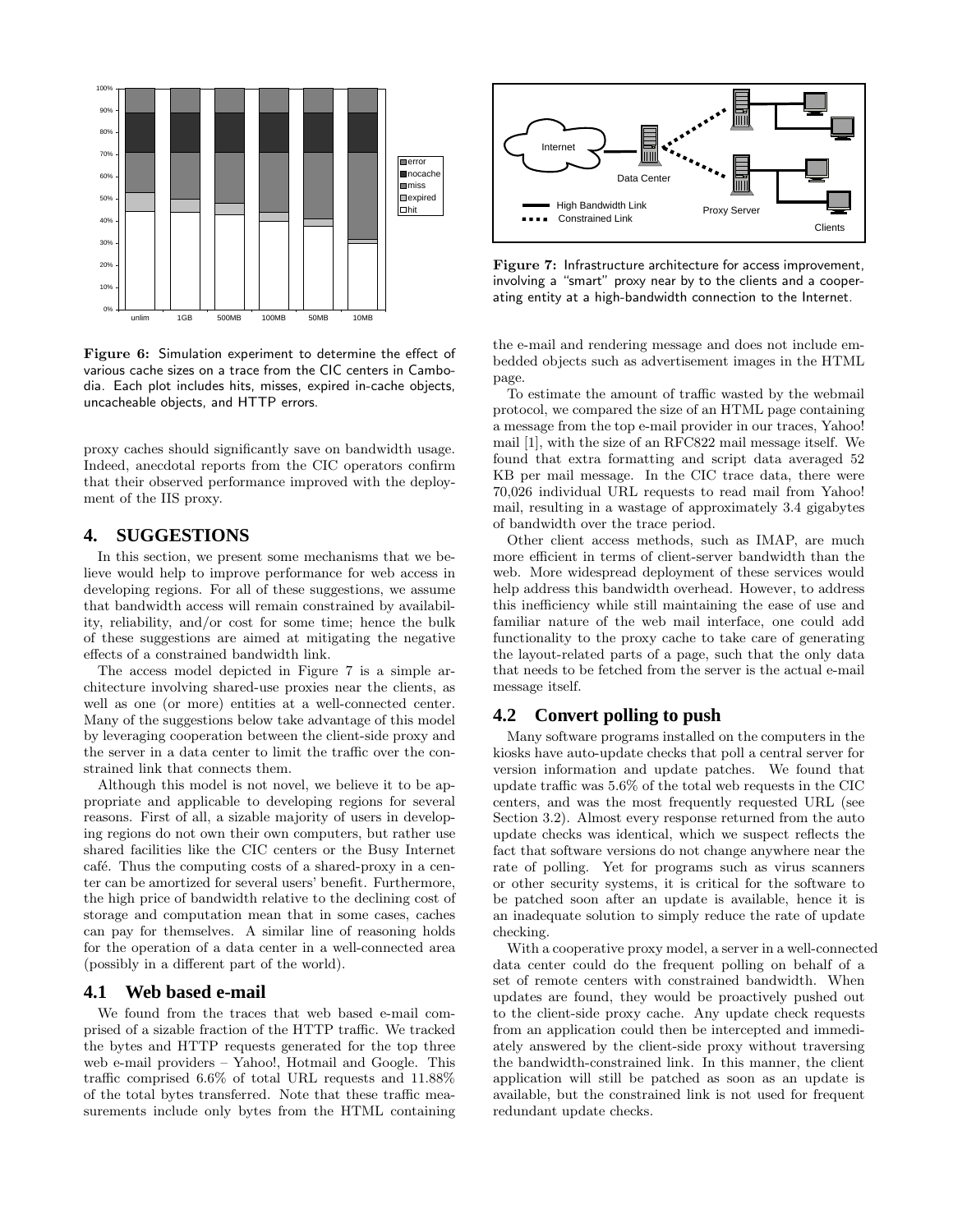

Figure 8: Intermittent web connectivity experiment on a one week trace of URL data from the CIC centers. The first group considers all URLs from the week; in the second group we removed URLs from known dynamic content. The plots show the daily breakdown of cache traffic including uncacheable data, hits, misses, and "disconnected misses", i.e. cases where URL was accessed more than once between the connectivity periods.

### **4.3 Irrelevant advertising**

We found that advertising URLs comprised 10.1% and 11.6% of the requests and 3.6% and 7.5% of the total bytes transferred for the CICs and Ghana, respectively. Most (if not all) of the targeted advertising content is irrelevant for web users in developing countries, as many of the offered goods an services are unavailable for purchase in those countries. Thus proxy-based filters that would automatically remove these ads from the traffic are unlikely to impact the revenue to the advertisers, yet the filters could have a significant impact on bandwidth reduction.

Alternatively, these ads could be replaced with local advertisements, served locally from a proxy cache in each center. This would provide the center operators and other local entities with a potential additional revenue stream, plus could be an effective channel for users to be informed of new products.

### **4.4 Availability vs. Freshness**

When designing the protocols for HTTP caching, a strong emphasis was placed on maintaining identical access semantics when using a cache to vanilla access. Indeed, this tradeoff makes logical sense for the common situations for web access – namely reliable, relatively high-bandwidth access.

One question that we raise is whether a different set of assumptions could motivate modifications to the caching protocols. For instance, the only mechanisms to classify the cacheability of objects are provided to the content publisher in the form of Cache-Control and Expires tags. Yet we posit that there are situations in which some of this control should be delegated to the client-side as well.

For instance, consider a news site in which articles change frequently throughout the day. Therefore, to achieve the semantics whereby the presence or absence of a cache does not affect the site, the cache server must set a short expiration time for the pages, or in the extreme, mark them as uncacheable. However, in a highly bandwidth-constrained environment, a user might be willing to tolerate a news report that is stale by a matter of hours or even a day, if that report could be accessed quickly and without paying the bandwidth costs to go to the server. Given that the user is the ultimate consumer of the requested information, it seems logical that the user could (and should) have insight as to the granularity at which the information is useful.

To effect this change on a protocol level, one could add analogous headers to Cache-Control and Expiration to the http request protocol, to inform proxy caches that the user is willing to accept stale data. Caches would of course need to be augmented with functionality to continue to store old data past its expiration time. Finally, a user interface modelled after to the various popup and advertisement blockers could be integrated into the web browsers, to allow users to express their preferences for individual sites.

### **4.5 Offline Caching**

Expanding on this idea of caching for availability, we consider whether a offline or disconnected mode of web caching could still provide a reasonable user experience. The motivation for this analysis stems from the fact that in many cases, connectivity is less expensive and more available at off-peak hours such as at night. In addition, intermittent transports such as those envisioned by Delay Tolerant Networking [11], First Mile Solutions [4] and the TEK project [22] could provide an economical intermittent connectivity option. WWWofffle [5] is an example of a web proxy which provides offline browsing of its cache contents.

For this experiment, we took a one week trace of the CIC center traffic and ran it through our web caching simulator to model a case where connectivity is only available once per evening. For simplicity, we ignore the effects of cache sizes and assume that all URLs requested in a given day are fetched that night and available in the cache the following day.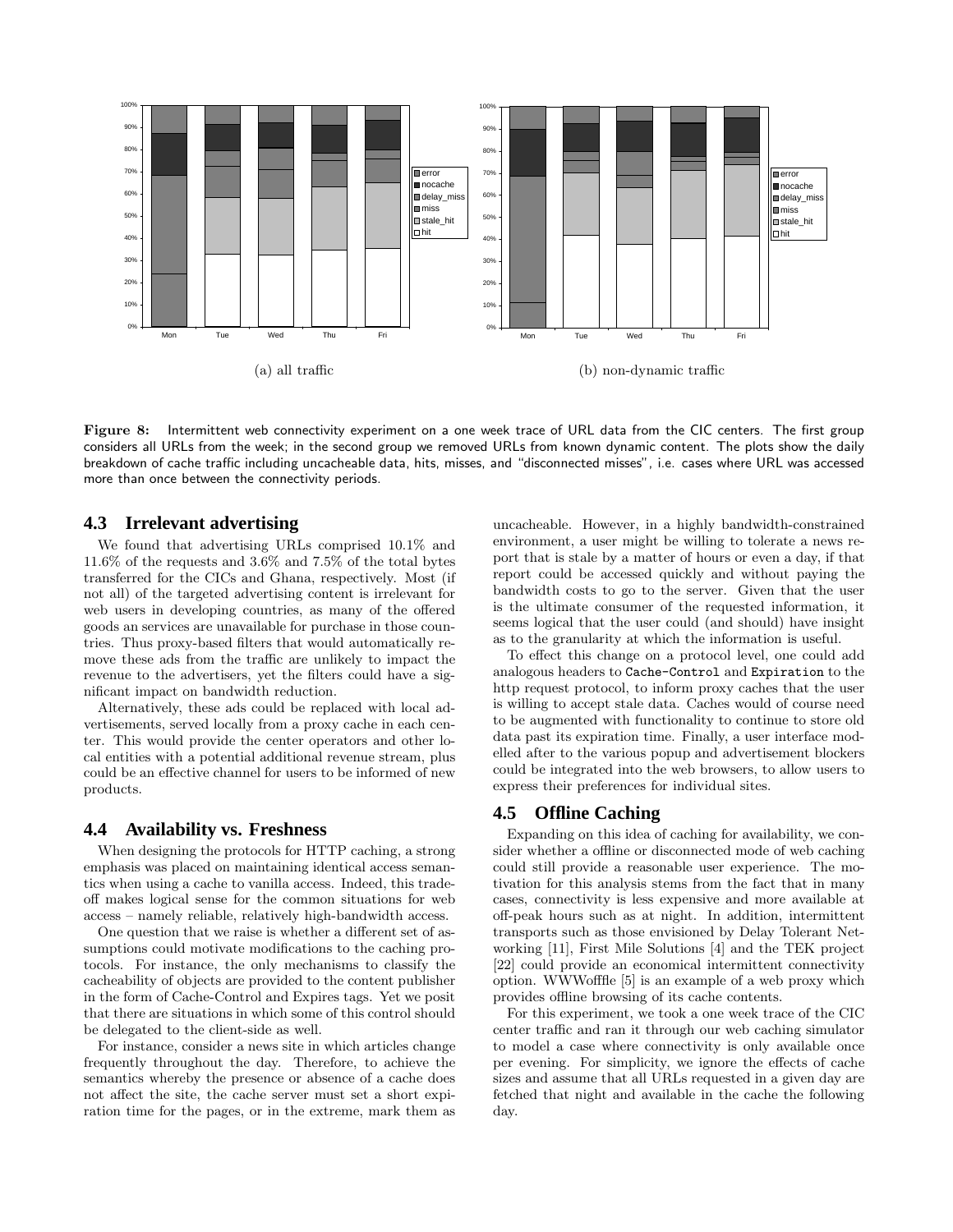The results from our experiments are shown in Figure 8. In these graphs, we plot the percentages of hit and miss objects, error objects that were unfetchable, nocache objects that are explicitly uncacheable, and two other values  $- state\_hit$  and delay miss. The percentage marked stale hit refers to objects that would be served from the cache but have exceeded their expiration times, i.e. an old version of the site. Finally, delay miss counts the requests for which the same URL was fetched at least once before during the same day, but because the system was disconnected, the object is not available.

These results suggest that an offline web cache may be able to offer a tolerable user experience for users in developing regions. Even with no other optimizations, the combination hit and stale hit objects is over 50% of all URLs during the week; after we remove known dynamic content sites (ads, redirection servers, etc) from the experiment, then around 70% of the total requests could be served by an offline cache. The other techniques suggested in this section may improve this ratio even more.

# **4.6 HTTP Chunking and Time Shifting**

An issue that can arise when downloading large files is that if the connection breaks or becomes too congested, the download is cancelled. This means that a user must start over from the beginning to fetch the file. The use of HTTP chunking headers would allow the already downloaded data to be used, and could significantly help in situations where the link is severely constrained. Though some browsers do this already, a proxy cache could transparently add these headers to requests opportunistically for the client, maintaining the partially downloaded results in the cache. Also, a proxy cache could combine chunked requests from multiple clients, again avoiding downloading the same content multiple times.

Additionally, large downloads could be time-shifted so they occur at night when the network link is less congested. In this model, a download could be initiated during the day, then queued by the proxy cache to be processed overnight, and would be available to the client in the morning. Given that users are already waiting hours for large downloads, the one-day delay would likely be tolerable at least for very large objects. This would also keep the daytime usage of the network free for interactive browsing.

### **4.7 Other Caching Techniques**

As mentioned in Section 2.1, there is a wealth of research literature on various approaches to web caching, including delta encoding, value-based caching, various forms of cooperative caching, and a host of other variants. We suspect that these techniques would be beneficial in a developing regions context, though may require some modifications or tuning. In particular, techniques that expect low-latency (if not high-bandwidth) connectivity between cooperating endpoints may not function well when round trip times exceed hundreds of milliseconds (or in the more extreme case, when the round trip is being taken on foot). Therefore, we believe that continued study and application of some of these other caching techniques to a developing regions context is a fruitful area for further research.

# **4.8 Presentation vs. Content**

Several systems such as Loband [6] and the TEK project



Figure 9: A cellphone-based GPRS modem providing 9.6kbps connectivity to a CIC center in Cambodia.

[22] apply transcoding and content modification techniques to reduce bandwidth usage. Yet as the complexity of web pages increases through the use of Javascript and dynamic HTML these techniques become more and more challenging.

Obviously, paring down the complexity of web sites would make them more amenable to low bandwidth situations or caching. For sites that want to target developing regions but still want a rich presentation layer, a separation of the content from the presentation component can improve the caching performance. However, some of the more complex techniques such as Asynchronous Javascript and XML (AJAX) and other RPC-based protocols subvert the normal web caching protocols, so other approaches should be investigated.

In general, content providers interested in targeting developing regions should treat the information density of the transmitted content as the highest priority, separating out any redundant or static data into easily cacheable units.

# **4.9 Compression**

Compression is a well-known technique that could be more ubiquitously used to reduce the bandwidth consumption. A simple experiment where we applied LZ compression (with gzip) to all of the crawled data resulted in a 34.5% reduction in the data size. As this data set includes a significant amount of already-compressed data (e.g. JPG images), more selective application of compression techniques to the HTML or plain text pages would likely achieve an even greater compression ratio. Still, a 1/3 reduction in the traffic with no data loss is certainly attractive.

# **5. CONCLUSION**

In this paper we analyzed the traffic patterns of Internet centers in two developing countries. From the traffic patterns, we noticed several interesting aspect of the developing regions traffic. Users were willing to use the shared low bandwidth link to download large media files, even if the download time was significant. Also, we found that some software updaters have aggressive poll behavior which can lead to Internet connection fees during user idle times. In addition, from the trace we noticed some current web applications are ill suited for low bandwidth environments. Web e-mail, one of the most popular applications in the trace, requires approximately 52 KB of non-content data to be sent with each e-mail.